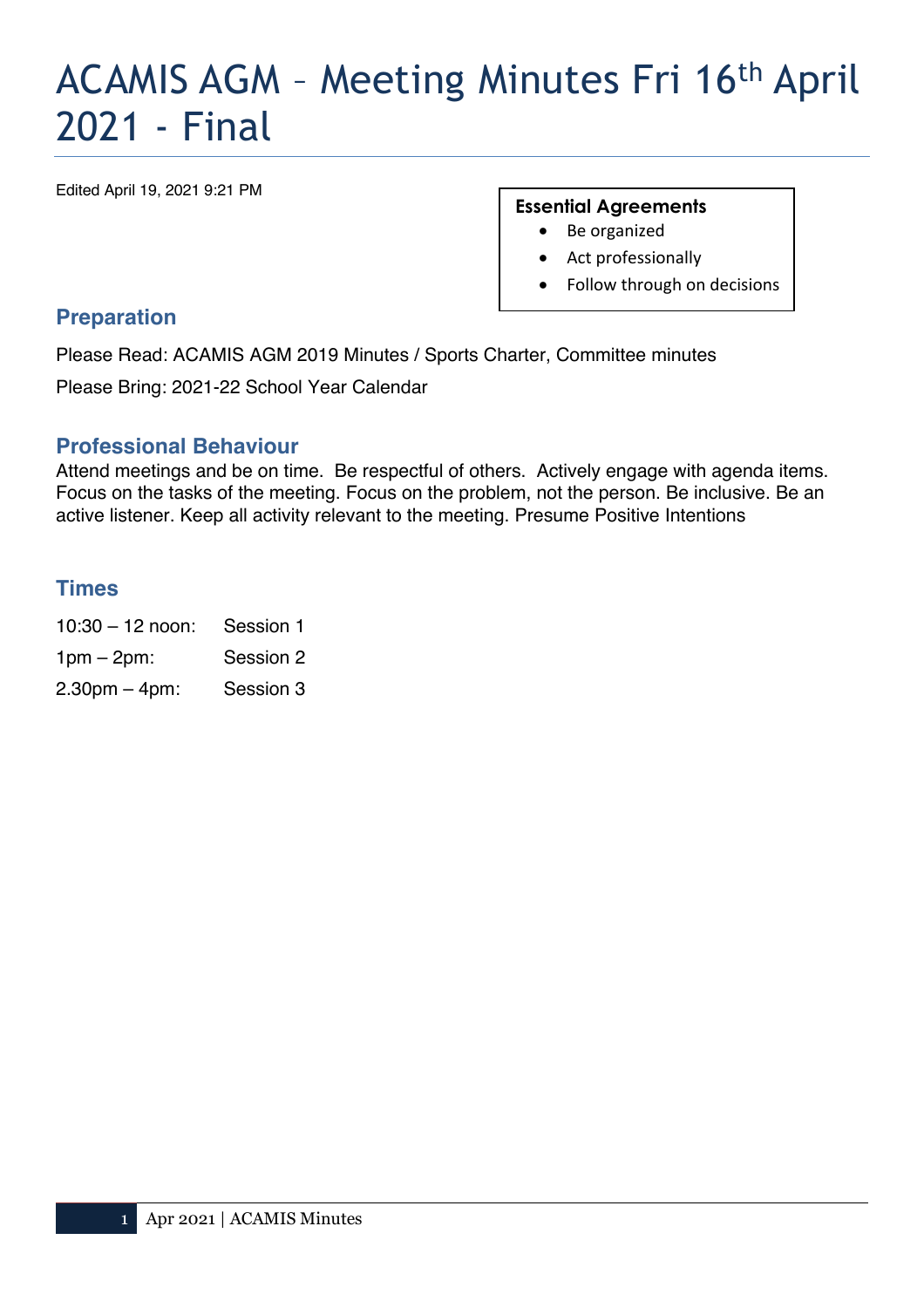| <b>TIME</b> | TOPIC (WHO)                                                                                                                                     | <b>DISCUSSION/NOTES</b>                                                                                                                                                                       | <b>OUTCOME/ACTION</b>                      |  |
|-------------|-------------------------------------------------------------------------------------------------------------------------------------------------|-----------------------------------------------------------------------------------------------------------------------------------------------------------------------------------------------|--------------------------------------------|--|
| 10.30am     | Welcome/Introductio<br>ns/ approving 2019<br>Minutes. (DC, DS)                                                                                  | Move: ST SSIS<br>Second: LE DCB                                                                                                                                                               | $27/0/2 - in room$<br>24/0/0-virtual       |  |
|             |                                                                                                                                                 | Danny – preview day's meeting<br>Reminder to communicate regularly with our<br>Heads of School on any changes or<br>developments in ACAMIS sport that might<br>have an impact on your school. | passed                                     |  |
|             |                                                                                                                                                 | Heads up - next year's AGM will be a<br>realigment possibility, start thinking about<br>this now and talking to your Heads of<br>School                                                       |                                            |  |
| 10.35am     | <b>Divisional</b><br>attendance check<br>and date and venue<br>agreements                                                                       | Break out into divisions – agree dates and<br>venues, enter these into the live<br>spreadsheet                                                                                                | Completed - see<br>below                   |  |
| 11.15am     | Whole group -<br>Invitational date and<br>venue agreements<br>(DC)                                                                              | Enter into live spreadsheet                                                                                                                                                                   | Completed - see<br>below                   |  |
| 12 noon     | lunch                                                                                                                                           |                                                                                                                                                                                               |                                            |  |
| 1pm         | Divisional meetings<br>- discussion on<br>committee<br>recommendations<br>for rule and charter<br>changes. Election of<br><b>Division Chair</b> | Each division leader will lead small<br>discussions around the committee<br>decisions/ discussions on Thursday.                                                                               | Done $-$ see<br>outcomes of votes<br>below |  |
| 2pm         | <b>Break</b>                                                                                                                                    |                                                                                                                                                                                               |                                            |  |
| 2.30pm      | Voting on changes                                                                                                                               | See discussion points below                                                                                                                                                                   |                                            |  |
|             |                                                                                                                                                 | Propose to change Minimum numbers<br>for core sports Football to 8 or 9                                                                                                                       | 31/0/0 Present<br>24/0/0 Virtual           |  |
|             |                                                                                                                                                 | Clearly unsafe to have such low<br>minimum numbers for football and<br>basketball.                                                                                                            | Passed                                     |  |
|             |                                                                                                                                                 | Proposal: change minimum numbers to:<br>Basketball -7 / Football - 9                                                                                                                          |                                            |  |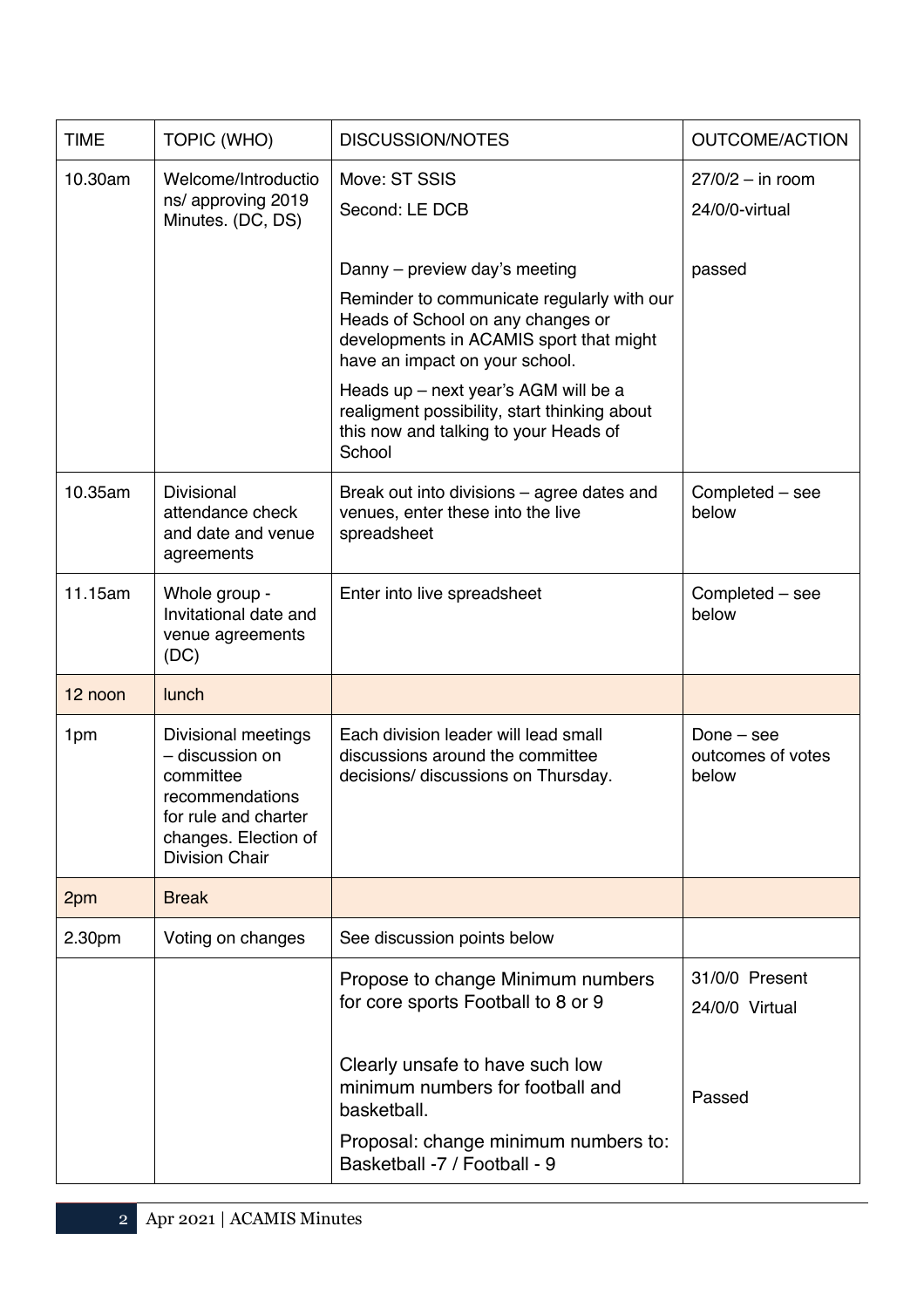|                              | Proposal to change name to 'Most<br>Sporting Team'<br>More appropriate name in line with<br>societal norms.                                                                                                                                                                                                                                          | 1/28/1 Present<br>0/22/2Virtual<br>Failed |
|------------------------------|------------------------------------------------------------------------------------------------------------------------------------------------------------------------------------------------------------------------------------------------------------------------------------------------------------------------------------------------------|-------------------------------------------|
|                              | 2 <sup>nd</sup> proposal<br>Spirit of ACAMIS Award                                                                                                                                                                                                                                                                                                   | 31/1/0Present<br>24/0/0Virtual            |
|                              |                                                                                                                                                                                                                                                                                                                                                      | Passed                                    |
|                              | Suggestion from Martin Halpin at WAB:<br>Travel Friday / Play Friday night. (Comes on<br>campus after host school students have<br>departed for the weekend.) Play all day<br>Saturday. Play Sunday morning / Travel<br>home Sunday afternoon.                                                                                                       |                                           |
|                              | Suggestion for next year to try to make<br>tournaments more likely to proceed. Scott<br>@ SSIS ran volleyball with this profile in<br>19/20. Worked well for that event. Perhaps<br>include information in the SLC that<br>alternate tournament schedules can be<br>arranged within divisions if necessary to<br>facilitate the running of the event |                                           |
|                              | Proposal: amend recommended tournament<br>structure (page $10$ SLC) to $-$ "The following<br>is the recommended structure of sports<br>tournaments.<br>Tournaments can be adapted as needed after<br>consultation with all participating schools.<br>Sports tournaments should be held over a<br>minimum of two days."                               | 32/0/0Present<br>23/1/0Virtual<br>Passed  |
|                              | Note to all schools: while COVID<br>restrictions are in place, divisions are<br>encouraged to structure tournaments as<br>necessary in order to facilitate hosting of<br>tournaments                                                                                                                                                                 |                                           |
| Volleyball officials<br>(DC) | Should we state that there should be a<br>minimum of 2?                                                                                                                                                                                                                                                                                              |                                           |
|                              | Questions about the role of the second<br>court official for volleyball                                                                                                                                                                                                                                                                              | 32/0/0Present<br>24/0/0Virtual            |
|                              | Proposal: amend SLC - Volleyball<br>Rules - Officials - add: A minimum of<br>two court officials are required.                                                                                                                                                                                                                                       | Passed                                    |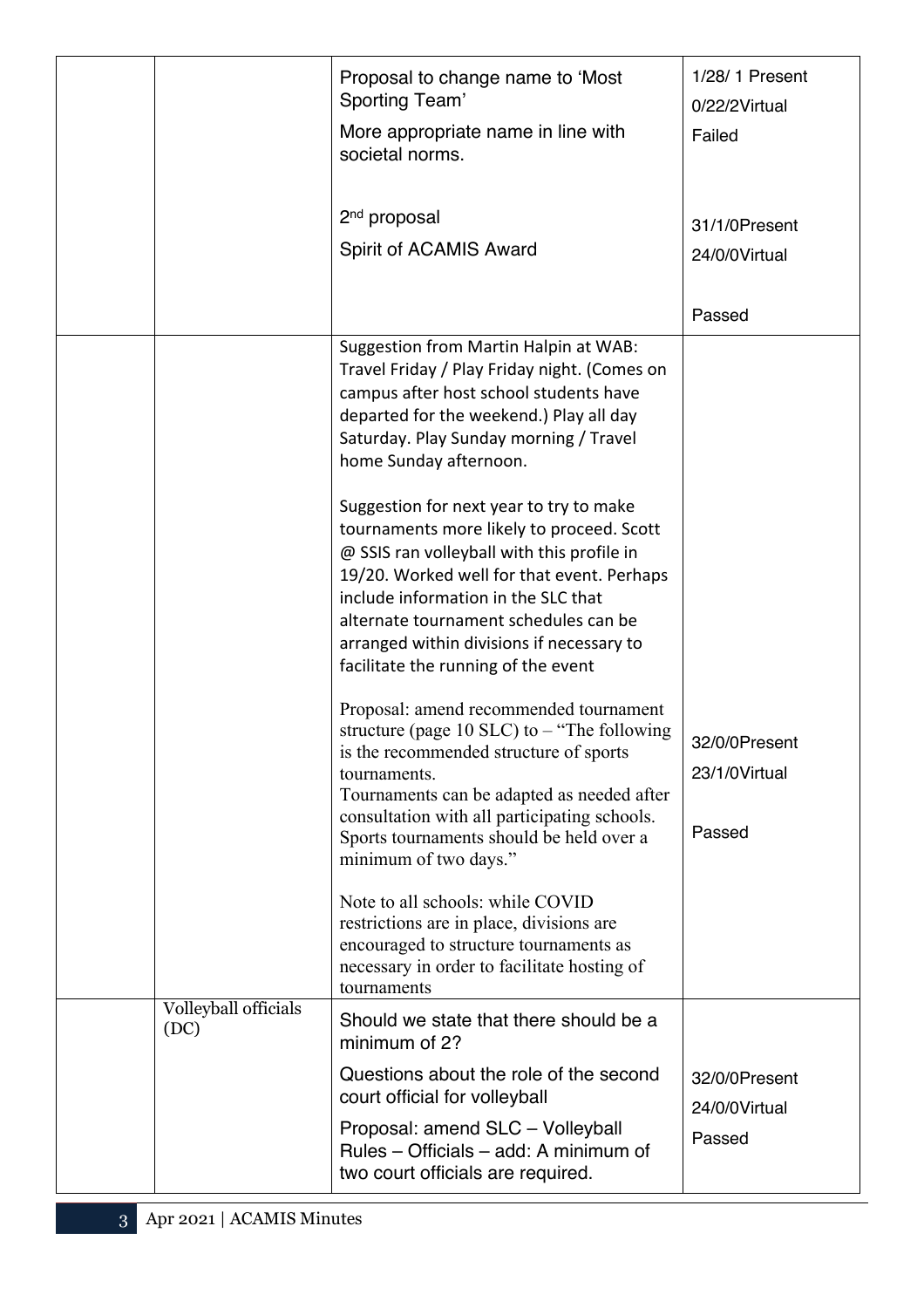| Policy for<br>transgender<br>participation (DC) | Do we need one? If so, how do we go<br>about it? Anyone willing to put a draft<br>policy together for discussion                                                                                                                                                  |                                          |
|-------------------------------------------------|-------------------------------------------------------------------------------------------------------------------------------------------------------------------------------------------------------------------------------------------------------------------|------------------------------------------|
|                                                 | Suggest sourcing existing policies. ST<br>sent DS an example from ISSFHK. SM<br>recommended reaching out to a<br>transgender representative for<br>assistance in creating a policy relevant<br>to ACAMIS.                                                         |                                          |
|                                                 | Discussion around a variety of issues.                                                                                                                                                                                                                            |                                          |
|                                                 | Proposal:                                                                                                                                                                                                                                                         |                                          |
|                                                 | If not already in place, all member<br>schools should develop guidelines for<br>transgender athlete participation in<br>sports. Decisions regarding transgender<br>athlete participation in ACAMIS sports<br>events will be left with individual<br>schools.      | 32/0/0Present<br>22/0/2Virtual<br>Passed |
|                                                 | Schools with transgender athletes<br>should inform the AD of the host school<br>that a transgender athlete will be<br>included as a participant. Informing<br>school AD should communicate with<br>Host AD about existing<br>practice/guidelines for the athlete. |                                          |
|                                                 | Schools/ADs/coaches should assume<br>decisions are made in the best interests<br>of all athletes.                                                                                                                                                                 |                                          |
| Minimum number<br>for team<br>competition for   | Adding a minimum number to be eligible<br>for the team competition of ACAMIS<br>cross country.                                                                                                                                                                    |                                          |
| cross country (MF)                              | History of a single runner winning "team"<br>trophy.                                                                                                                                                                                                              |                                          |
|                                                 | Proposal:                                                                                                                                                                                                                                                         |                                          |
|                                                 | To be eligible for the overall and age<br>division team trophy/event, schools<br>must have a minimum of two finishing<br>runners per age division.                                                                                                                | 31/0/1Present<br>20/1/3Virtual<br>Passed |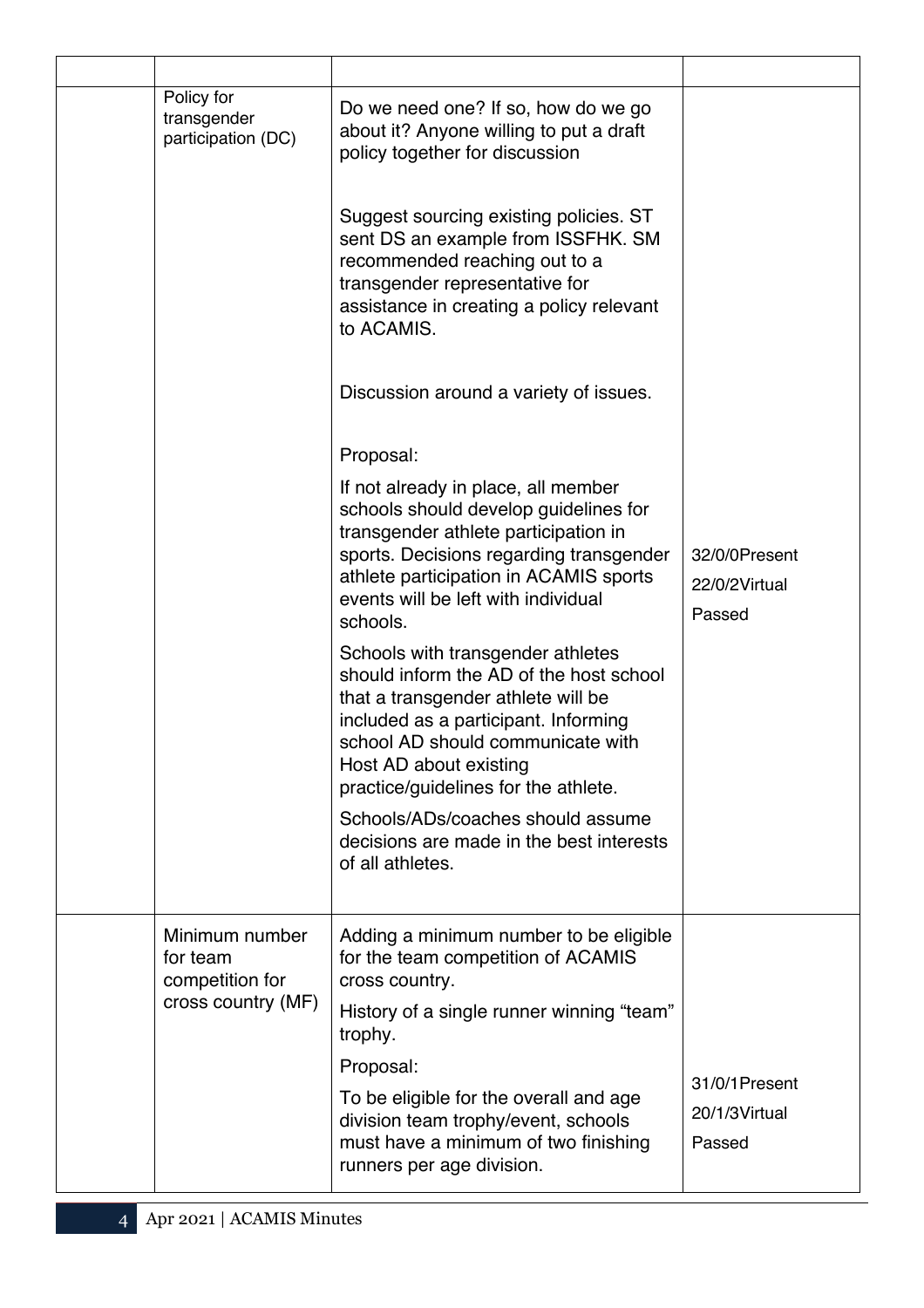|                                 | Recommendation for X-country host AD<br>for 2021/2022 to update SLC to include<br>awards to be presented.                                                                                                                                                                       |                                          |
|---------------------------------|---------------------------------------------------------------------------------------------------------------------------------------------------------------------------------------------------------------------------------------------------------------------------------|------------------------------------------|
| Minimum age for<br>invitational | Proposal:                                                                                                                                                                                                                                                                       |                                          |
| tournaments                     | Include in                                                                                                                                                                                                                                                                      |                                          |
|                                 | Athlete's Age Limit SLC P7<br>Participation in invitational tournaments<br>(with the exception of junior swimming) is<br>limited to students who are aged 11 on 1<br>September of the current school year.<br>Exceptions must be approved by the host<br>AD.                    | 30/0/0Present<br>22/0/2Virtual<br>Passed |
| Structure for next              | Do we go regional for the year, for                                                                                                                                                                                                                                             | No vote                                  |
| year (DC)                       | Volleyball only or not at all? Should we<br>create a new structure without non-<br>mainland schools for one year?                                                                                                                                                               | No proposed change<br>to SLC             |
|                                 | Need to ensure the understanding that:                                                                                                                                                                                                                                          |                                          |
|                                 | The hope is that we can proceed with<br>existing core sport division tournaments<br>including non-mainland China schools.                                                                                                                                                       |                                          |
|                                 | If this is not possible, anything<br>recommended is for season by season<br>for the 2021/2022 school year only.<br>These recommendations are in no way<br>meant to exclude any ACAMIS member<br>school from participation in core or<br>invitational tournaments going forward. |                                          |
|                                 | Suggestion to plan to proceed with<br>existing divisions as much as possible.                                                                                                                                                                                                   |                                          |
|                                 | If any division is reduced to three or less<br>schools for core sports tournaments,<br>remaining schools in those divisions will<br>have first option on any tournaments<br>that proceed that have available places<br>for additional schools.                                  |                                          |
|                                 | Recommend that if core sport<br>tournaments can proceed but schools<br>outside mainland China are not able to<br>participate, Green Division mainland<br>schools would be allocated to divisions<br>as:                                                                         |                                          |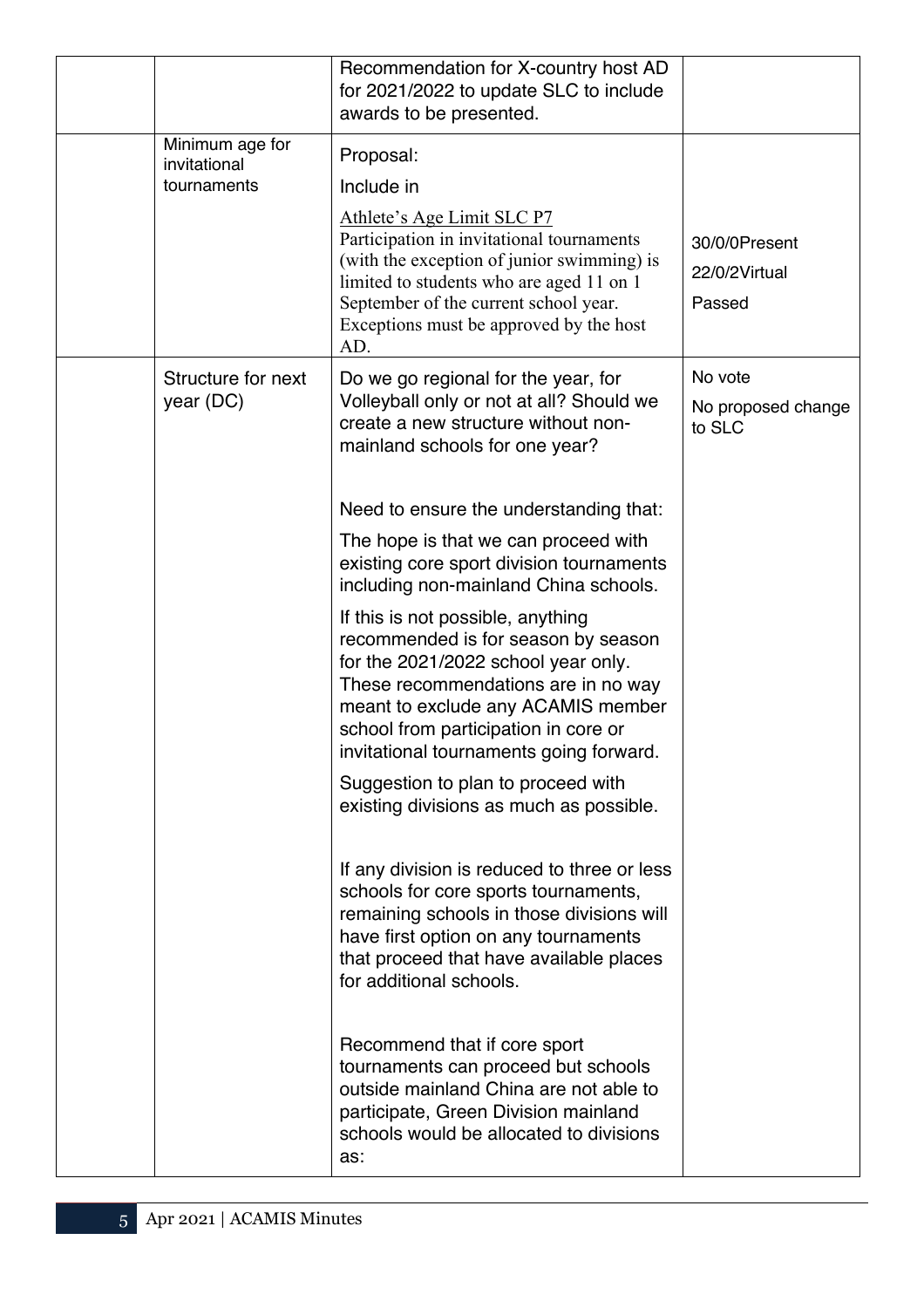|        |                                                                                        | SCIS HQ - Red                                                                                                                                                                                                                                                                                                                                                                                                                                                                                                                                                                                                                                                                                                                                                                               |                                          |
|--------|----------------------------------------------------------------------------------------|---------------------------------------------------------------------------------------------------------------------------------------------------------------------------------------------------------------------------------------------------------------------------------------------------------------------------------------------------------------------------------------------------------------------------------------------------------------------------------------------------------------------------------------------------------------------------------------------------------------------------------------------------------------------------------------------------------------------------------------------------------------------------------------------|------------------------------------------|
|        |                                                                                        | <b>YCIS PX - Yellow</b>                                                                                                                                                                                                                                                                                                                                                                                                                                                                                                                                                                                                                                                                                                                                                                     |                                          |
|        |                                                                                        | DCSZ - Blue                                                                                                                                                                                                                                                                                                                                                                                                                                                                                                                                                                                                                                                                                                                                                                                 |                                          |
|        |                                                                                        | If travel restrictions within mainland<br>China prohibit divisional tournaments<br>the recommendation is to use the<br>previously proposed regional division<br>structure, or any other structure that<br>allows tournaments to proceed (for<br>example – as with SSIS hosting<br>volleyball in Oct 2020)                                                                                                                                                                                                                                                                                                                                                                                                                                                                                   |                                          |
|        | Divisional<br>realignment -<br>Unaligned schools<br>wishing to join<br>divisions. (DD) | Wuhan Yangtze International school. 2.<br>Kunming International school, AD to<br>decide after AGM. 3. QSI Chengdu. 4.<br>Shen Wai Int school Shenzhen<br>As schools newly entering divisions, these<br>schools would move into Silver division<br>making 12 in Silver. According to guidelines<br>in SLC Silver would then split into two 6<br>school divisions.<br>Proposal:<br>Split existing 8 schools between the two<br>new divisions. Add two of the new schools<br>to each of the new divisions.<br>Suggest for 2021/2022 only (full realignment<br>planned for following year)<br><b>Silver</b><br>Purple<br><b>BIBA</b><br><b>TEDA</b><br><b>ISD</b><br><b>YCIS CQ</b><br><b>BIS</b><br><b>UISZC</b><br><b>KIS</b><br>Leman<br><b>WYIS</b><br>QSI Chengdu<br><b>SYIS</b><br>YCIS Q | 30/0/0Present<br>24/0/0Virtual<br>Passed |
|        |                                                                                        |                                                                                                                                                                                                                                                                                                                                                                                                                                                                                                                                                                                                                                                                                                                                                                                             |                                          |
| 3.50pm | Closing remarks,<br>farewell to departing<br>colleagues                                | Thanks to departing colleagues and to all<br>for participation in the meeting today.<br>Reminder that we are the leaders in our<br>schools for how sport can impact our<br>students. We need to be role models and<br>work with our coaches and athletes.                                                                                                                                                                                                                                                                                                                                                                                                                                                                                                                                   |                                          |
| 4pm    | close                                                                                  |                                                                                                                                                                                                                                                                                                                                                                                                                                                                                                                                                                                                                                                                                                                                                                                             |                                          |

\*4pm – 4.30pm Athletics For Life Podcast with Jeff Koops and CD Johnson